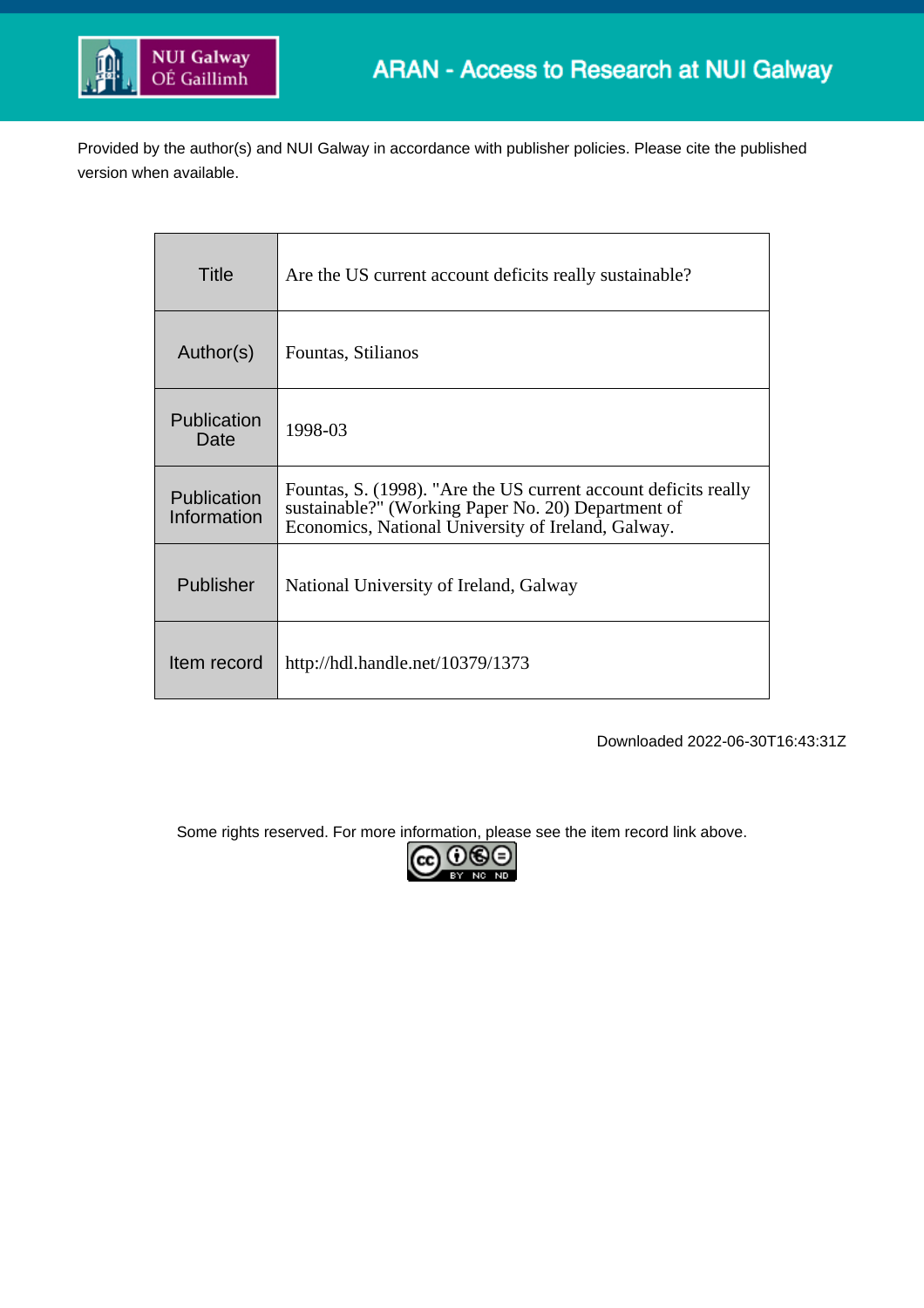

# Are the US Current Account Deficits Really Sustainable?

Stilianos Fountas Jyh-lin Wu

No. **20 March 1998**

**Department** of Economics *Roinn na hEacnamaiochta*

**Working Paper Series**

http://www.ucg.ie/ecn/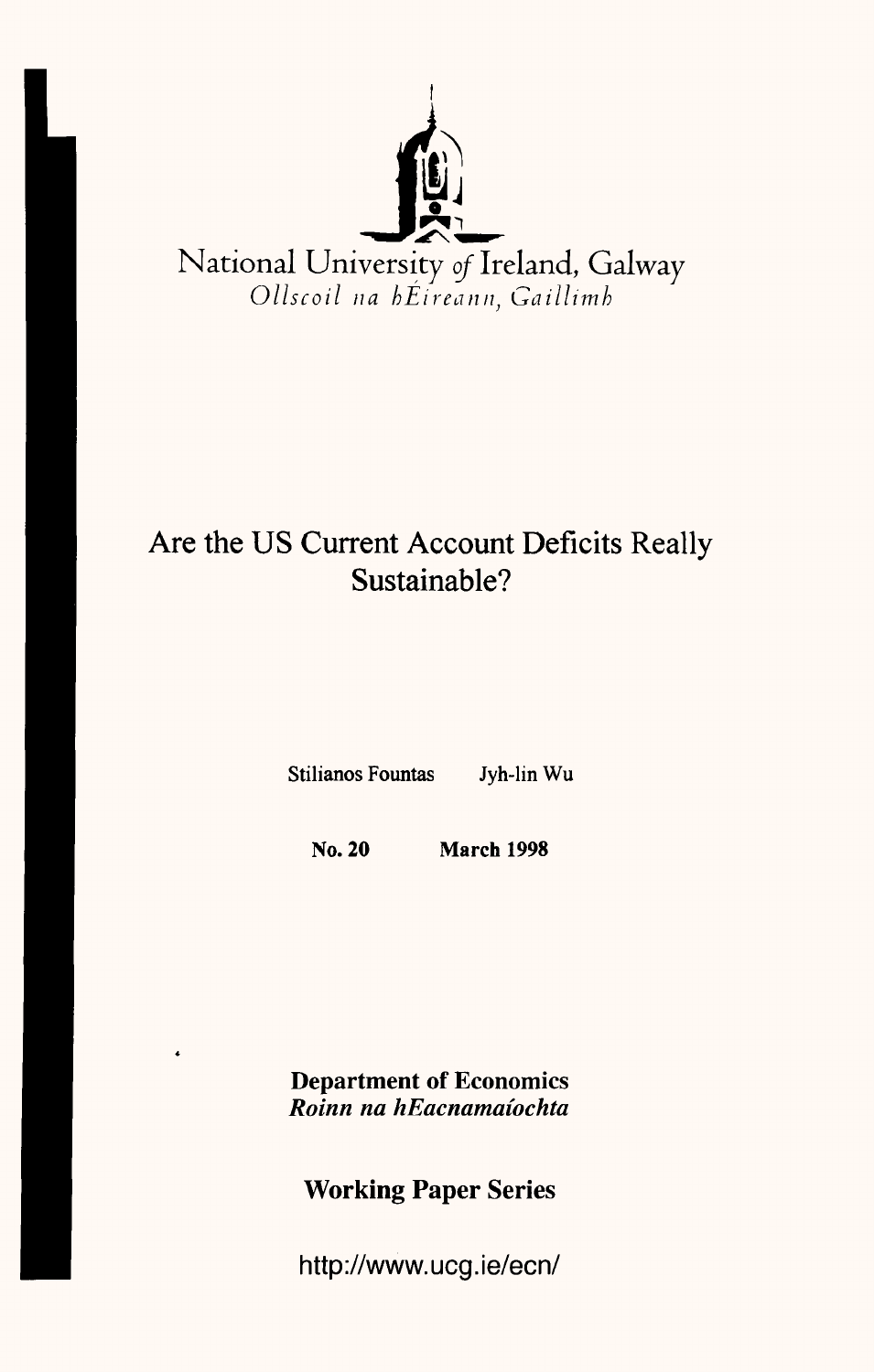#### **Abstract**

We have tested for a long-run relationship between four US export measures and analogous import measures (measured in nominal and real terms, levels and deflated by GNP) in the 1967-1994 period using quarterly data. Using various econometric tests that include standard Engle-Granger cointegration tests and two tests that allow for test-determined breaks in the cointegrating relationship, we have shown that the hypothesis of no long-run relationship between exports and imports cannot be rejected. This finding contrasts sharply with earlier literature and carries the important policy implication that US current account deficits are not sustainable.

**Keywords:** current account deficits, cointegration, sustainability

**JEL Classification:** F30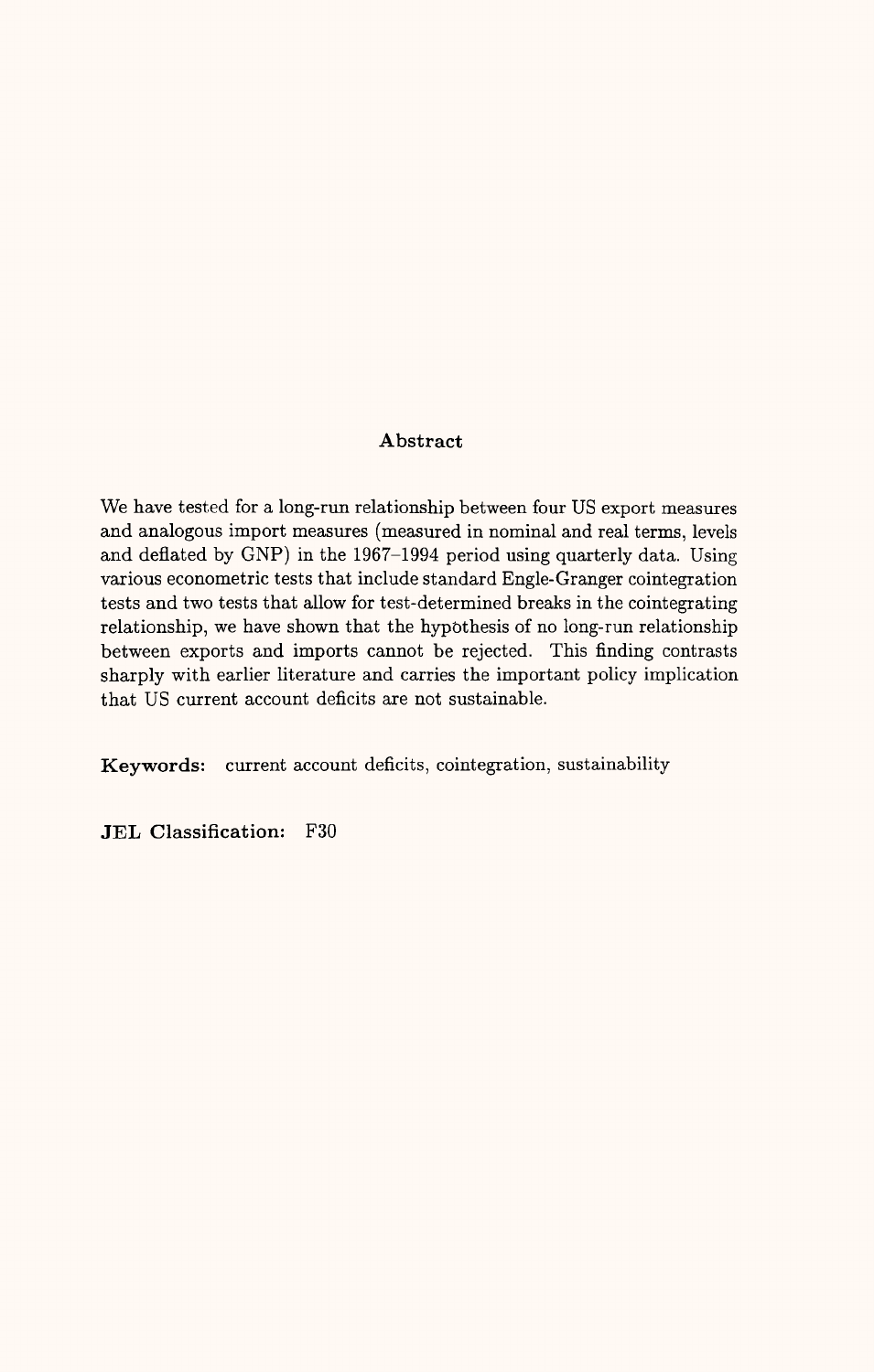# **1 Introduction**

The size and persistence of the recent US current account deficits has been one of the most topical issues in discussions among economists and politicians alike since the early 1980s. These deficits have persisted since 1982 and despite a near balanced current account in 1991, the deficit reached \$155.7 bn. in 1994, the second largest level since 1987. Moreover, as reported in Hakkio (1995), the IMF, OECD and Data Resources, Incorporated forecast the deficit to persist over the next 5-20 years. Short-run or temporary current account deficits are not "bad" as they reflect reallocation of capital to the country where capital is more productive. However, long-run or persistent deficits can have serious effects. First, they might increase US interest rates in order to attract foreign capital, and second, they might impose excessive burden on future generations as the accumulation of large external debt due to persistent deficits will imply increasing interest payments and lower standard of living.

The persistence of large current account deficits raises the issue of whether these deficits are sustainable, i.e., whether the country's intertemporal budget constraint is violated. In a recent paper, Husted (1992) suggests that the examination of the 1967-1989 period leads to the conclusion that the nominal deficits (expressed either in absolute terms or deflated by GNP) are sustainable provided a shift in the long-run relationship between exports and imports occured in the last quarter of 1983. However, the test used by Husted (1992) in deriving this conclusion is based on an exogenous choice of the structural break in the data. In this paper, we provide very strong evidence against the sustainability of U.S. current account deficits defined in various ways (in nominal and real terms, levels and deflated by GNP) for the period 1967-1994 using recently developed unit root and cointegration tests that allow for test-determined structural breaks in individual time series and the long-run relationship between pairs of series.

The paper is organized as follows: section 2 presents the background, section 3 explains our methodology, section 4 provides the results and an interpretation and section 5 concludes.

# **2 Background**

Husted (1992) presents a simple analysis that implies a long-run equilibrium between exports and imports. The individual current-period budget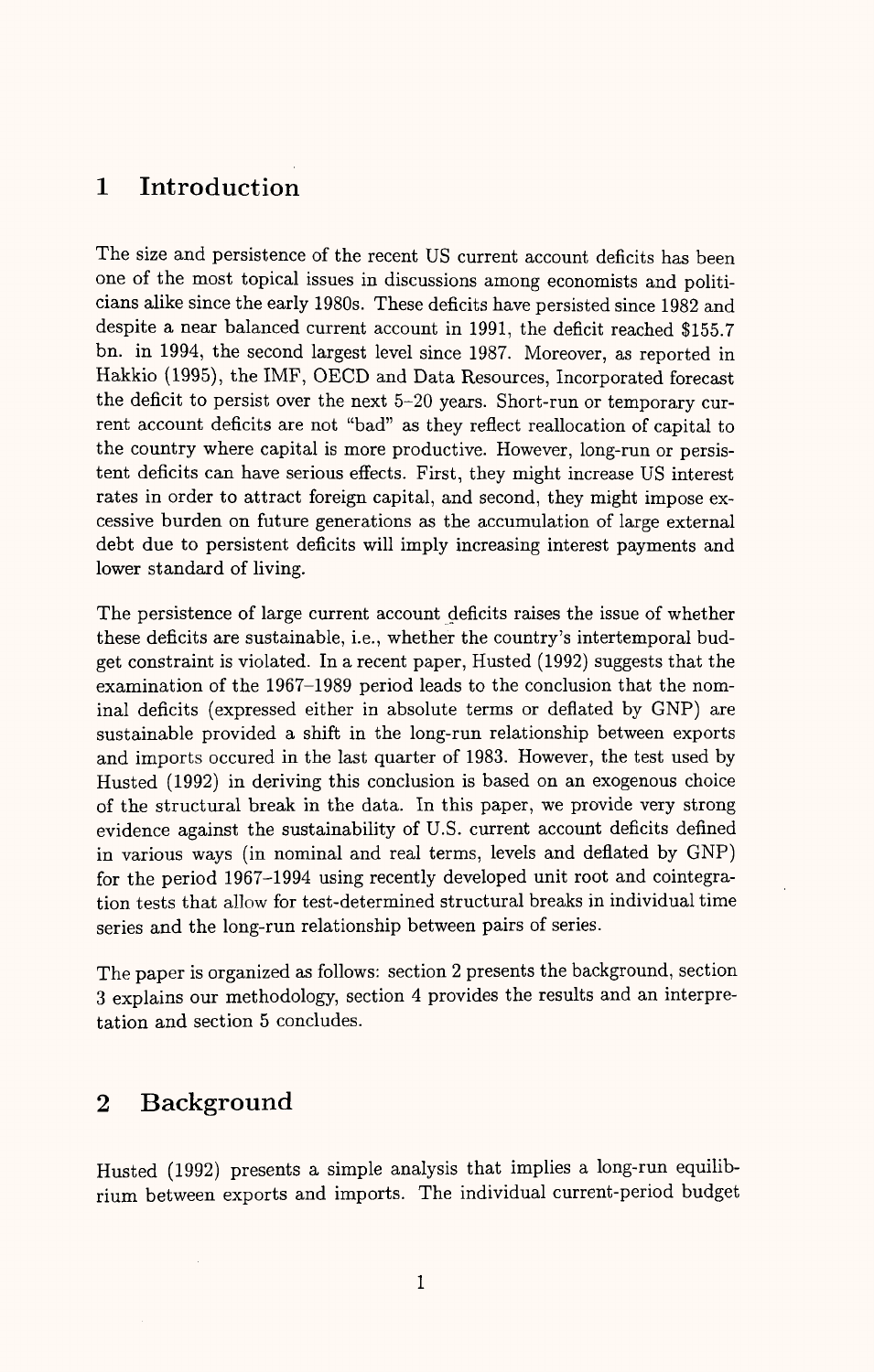constraint is:

$$
C_0 = Y_0 + B_0 - I_0 - (1 + r_0)B_{-1}
$$
 (1)

where  $C_0$  is current consumption,  $Y_0$  is output,  $I_0$  is investment,  $r_0$  is the oneperiod interest rate,  $B_0$  is the size of international borrowing and  $(1+r_0)B_{-1}$ is the initial debt size.

Husted (1992) then makes several assumptions in order to derive a testable model which is given by the following regression:

$$
EX_t = a + bMM_t + \epsilon_t \tag{2}
$$

where *EX* is exports of goods and services, and MM is imports of goods and services plus net interest payments and net transfer payments. In order for the economy to satisfy its intertemporal budget constraint  $b$  should be equal to 1 and  $\epsilon_t$  should be stationary. However, if *b* is less than one, the economy will fail to satisfy its budget constraint, if trade flows are expressed relative to GNP (Hakkio and Rush, 1991; Husted, 1992).

# **3 Econometric Methodology**

A necessary condition for testing for a long-run relationship between two variables is that these variables are  $I(1)$ , i.e., stationary in first differences. We, therefore, first test for a unit root using the Phillips-Perron (PP) test where a regression of the form

$$
y_t = \alpha + \beta y_{t-1} + \gamma t + e_t \tag{3}
$$

is run using OLS and the obtained t-statistic is corrected for autocorrelation in the errors  $e_t$ . The null hypothesis is that  $\beta = 1$ . If the null cannot be rejected, regression (3) is run in first differences. A rejection of the null in the regression in first differences implies that the series is 1(1).

Once it is established that two series representing measures of exports and imports are  $I(1)$ , we can proceed to test for a long-run relationship between the series. If such a relationship exists, the two series are cointegrated and the intertemporal budget constraint is satisfied. To test for cointegration between export and import measures we apply several different types of tests.

First, we follow the Engle-Granger (1987) methodology and use standard CRDW and ADF tests. These tests assume no structural breaks in the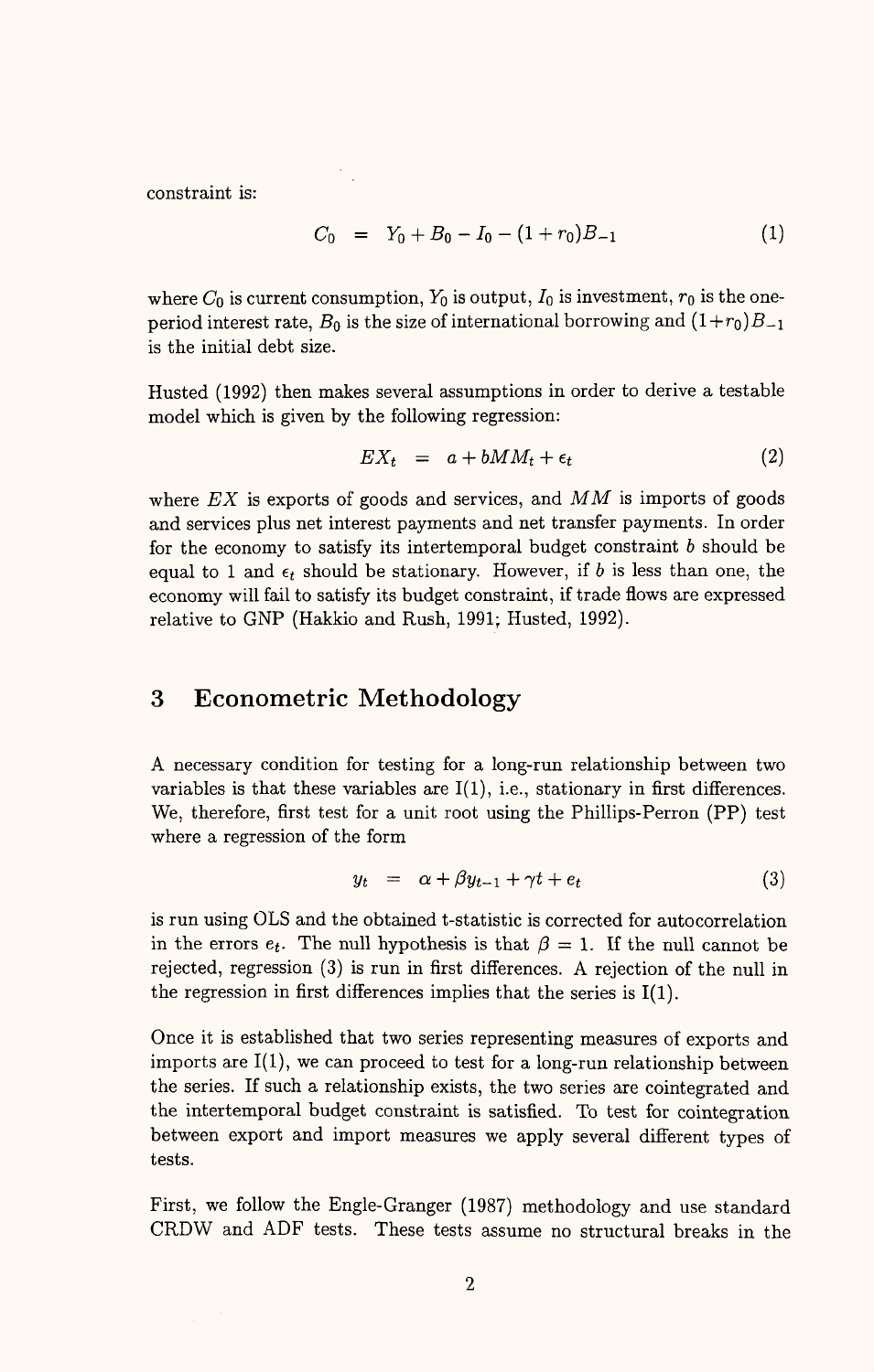cointegrating relationship. Given that such a break in the long-run relationship between US exports and imports took place in the early 1980s, as many economists have suggested, the use of Engle-Granger tests is very restrictive. Therefore, we apply two tests that determine endogenously the structural break (if existing) in the long-run relationship between exports and imports. The first test proposed by Zivot and Andrews (1992) improves upon the test by Perron (1989) used in Husted (1992). The Zivot-Andrews (1992) test is a unit root test in which the breakpoint is estimated rather than fixed a priori, as in Perron (1989). This test can also be considered as a cointegration test with the cointegration parameter equal to one.

Second, we make use of the Gregory and Hansen (1996) tests for cointegration where the structural break is test-determined. These tests are more flexible than the Zivot and Andrews tests since the cointegration parameter is estimated and is not restricted to the value of one.

Gregory and Hansen (1996) consider four models of a regime shift depending on whether the shift affects the intercept, or the slope and whether a trend is included in the cointegrating regression. A level shift model (model 2 in Gregory and Hansen) takes the form

$$
y_t = \mu_1 + \mu_2 D_t + \delta x_t + u_t, \qquad t = 1, ..., n \qquad (4)
$$

and 
$$
D_t = 0
$$
, if  $t \leq [n\tau]$   
1, if  $t > [n\tau]$ 

where  $\tau \in (0, 1)$  is an unknown parameter denoting the timing of the change point and [ ] denotes integer part. The use of the dummy variable *Dt* allows one to test for a structural change or regime shift. In equation (4) above,  $\mu_1$  is the intercept before the shift and  $\mu_2$  is the change in the intercept due to the shift. In the following section we also estimate models (3) and (4) in Gregory and Hansen (1996). Model (3) adds a linear trend to model (2) and model (4) extends model (2) by allowing also the slope coefficient to shift in response to a structural change.

To test for cointegration between  $y_t$  and  $x_t$  with structural change, i.e., stationarity of  $u_t$  in equation (4), Gregory and Hansen (1996) suggest the use of three tests. These tests are modifications of the test statistics  $Z_{\alpha}$  and  $Z_t$  (suggested by Phillips, (1987)) and the ADF statistic. These statistics are defined as:

$$
Z_{\alpha}^{*} = \inf_{\tau \in T} Z_{\alpha}(\tau)
$$
  

$$
Z_{t}^{*} = \inf_{\tau \in T} Z_{t}(\tau)
$$
  
ADF\* = inf\_{\tau \in T} ADF(\tau)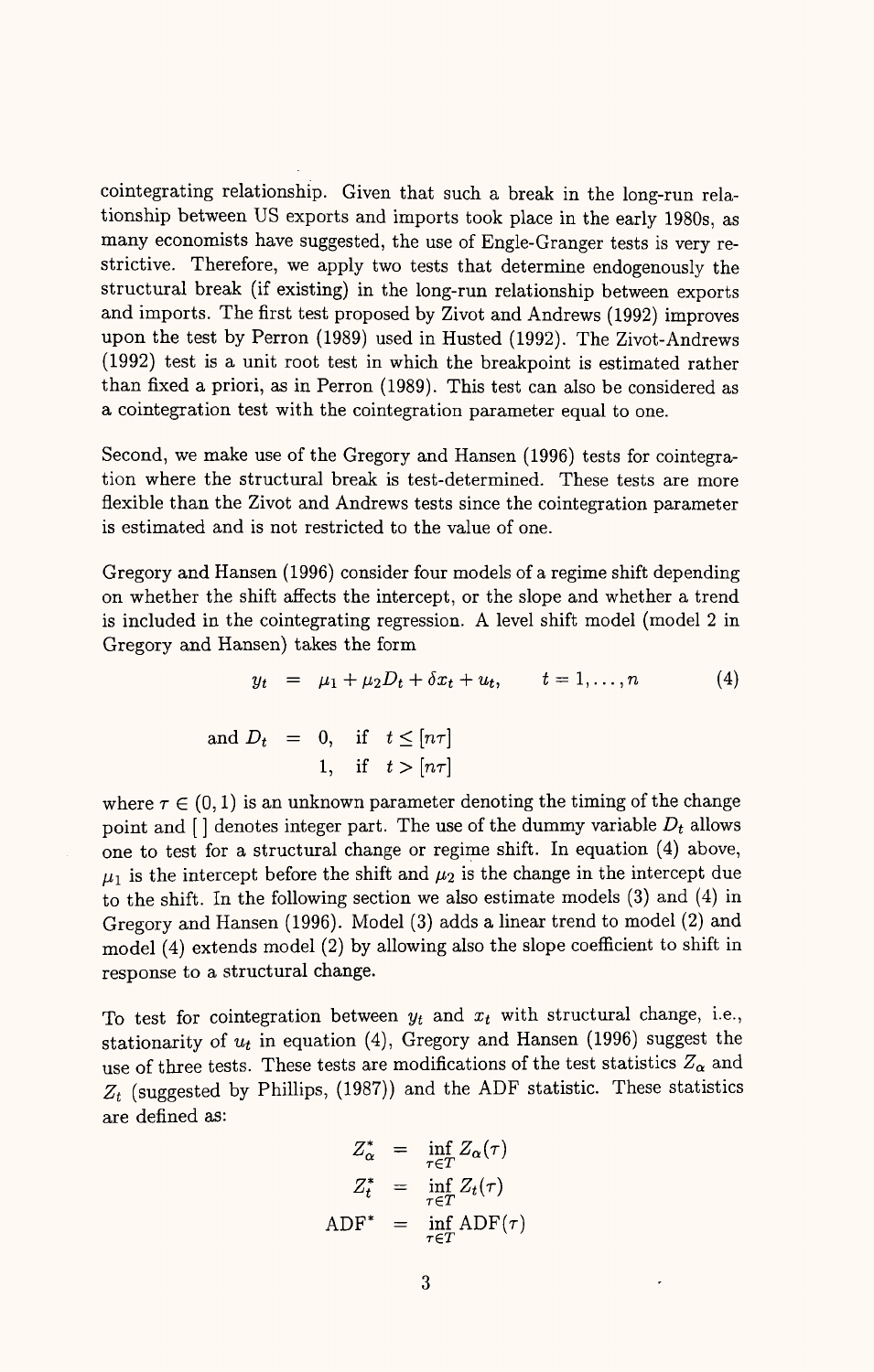where  $Z_{\alpha}(\tau)$ ,  $Z_{t}(\tau)$  and ADF( $\tau$ ) correspond to the choice of change point  $\tau$ . The set  $T$  can be any compact subset of  $(0,1)$ . Gregory and Hansen (1996) suggest that a reasonable choice is  $T = (0.15, 0.85)$ . Following Gregory and Hansen, we compute the test statistic for each break point in the interval ([0.15n], [0.85n]). According to the definition of  $Z^*_{\alpha}$ ,  $Z^*_{t}$  and ADF<sup>\*</sup>, we are interested in the smallest values of  $Z_{\alpha}(\tau), Z_{t}(\tau)$  and ADF( $\tau$ ) across all possible break points since small values of the statistics are required to reject the null hypothesis. Gregory and Hansen (1996) derive asymptotic critical values for alternative models. Their table 1 lists the critical values for our case. Based on Monte Carlo evidence for the model with structural break in the intercept and the slope, they also find that  $Z_t^*$  has the largest power and  $Z^*_{\alpha}$  the lowest power (see Table 3 in Gregory and Hansen (1996)).

## **4 Results**

#### **4.1 Data**

Our data are similar to those used by Husted (1992). We employ quarterly data for US exports of goods and services *(EX),* and US imports of goods and services plus unilateral transfers and net interest payments *(MM).* We also created measures of real exports and imports by deflating the nominal values by unit export and import prices. Finally, nominal and real values of GNP were used to create export/income and import/income ratios in nominal and real terms. Data on *EX* and *MM* and data on real GNP were obtained from the Survey of Current Business published by the US Department of Commerce. All other data are from the International Financial Statistics published by the IMF. The appendix provides the notation for all the series we used.

 $\ddot{ }$ 

#### **4.2 Unit root** tests

Table 1 includes unit root tests in levels and first differences for the series used in this study. We report values of the PP statistic for the model with a time trend assuming 4 lags. We find that all series are 1(1). The last four variables at the bottom of Table 1 are measures of the current account deficit. According to the PP test, all these variables are nonstationary in levels implying that the US current account deficits are not sustainable.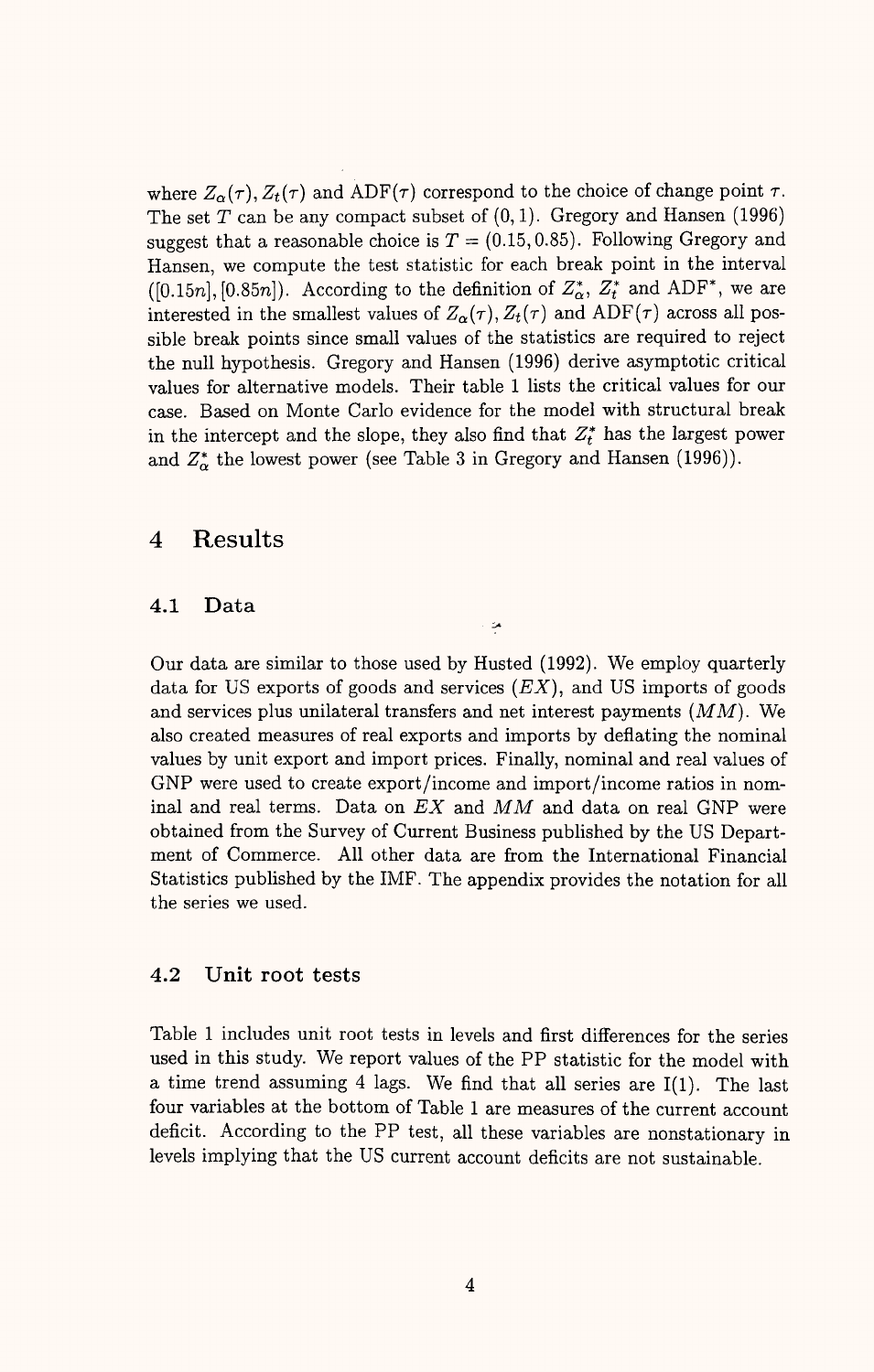# 4.3 Cointegration tests

Our results for the Engle-Granger cointegration tests are presented in Table 2. We report two statistics: the CRDW and ADF(4). For all proxies of the current account deficit we cannot reject the null hypothesis of no cointegration, i.e., there is no long-run relationship between the export measure and the analogous import measure.

Table 3 reports the Zivot and Andrews (1992) statistics for the null hypothesis of a unit root in the four proxies for the current account deficit. The unit root cannot be rejected for any of the three models being estimated providing additional support to our hypothesis that the US current account deficits are unsustainable. This result contrasts with that obtained by Husted (1992) who ran Perron's test considering a structural break in 1983:IV in the net export measure that was not determined by the statistical test.

Given that the Zivot and Andrews tests impose a unit value on the coefficient of the import measure in the cointegration regression, we test for cointegration with a test-determined structural break using the approach suggested by Gregory and Hansen (1996). Our results are reported in Table 4. None of the reported statistics is statistically significant, not even at 10%. Hence, there is strong evidence, consistent across the three models and the three test statistics used, against the sustainability of US current account deficits even allowing for a structural break in the cointegrating vector.

# 5 Concluding Remarks

We have tested for a long-run relationship between four US export measures and analogous import measures in the 1967-1994 period using quarterly data. Using various econometric tests that include standard Engle-Granger cointegration tests and two tests that allow for test-determined breaks in the cointegrating relationship, we have shown that the hypothesis of no long-run relationship between exports and imports cannot be rejected. This finding contrasts sharply with earlier literature (Husted, 1992) and carries the important policy implication that US current account deficits are not sustainable.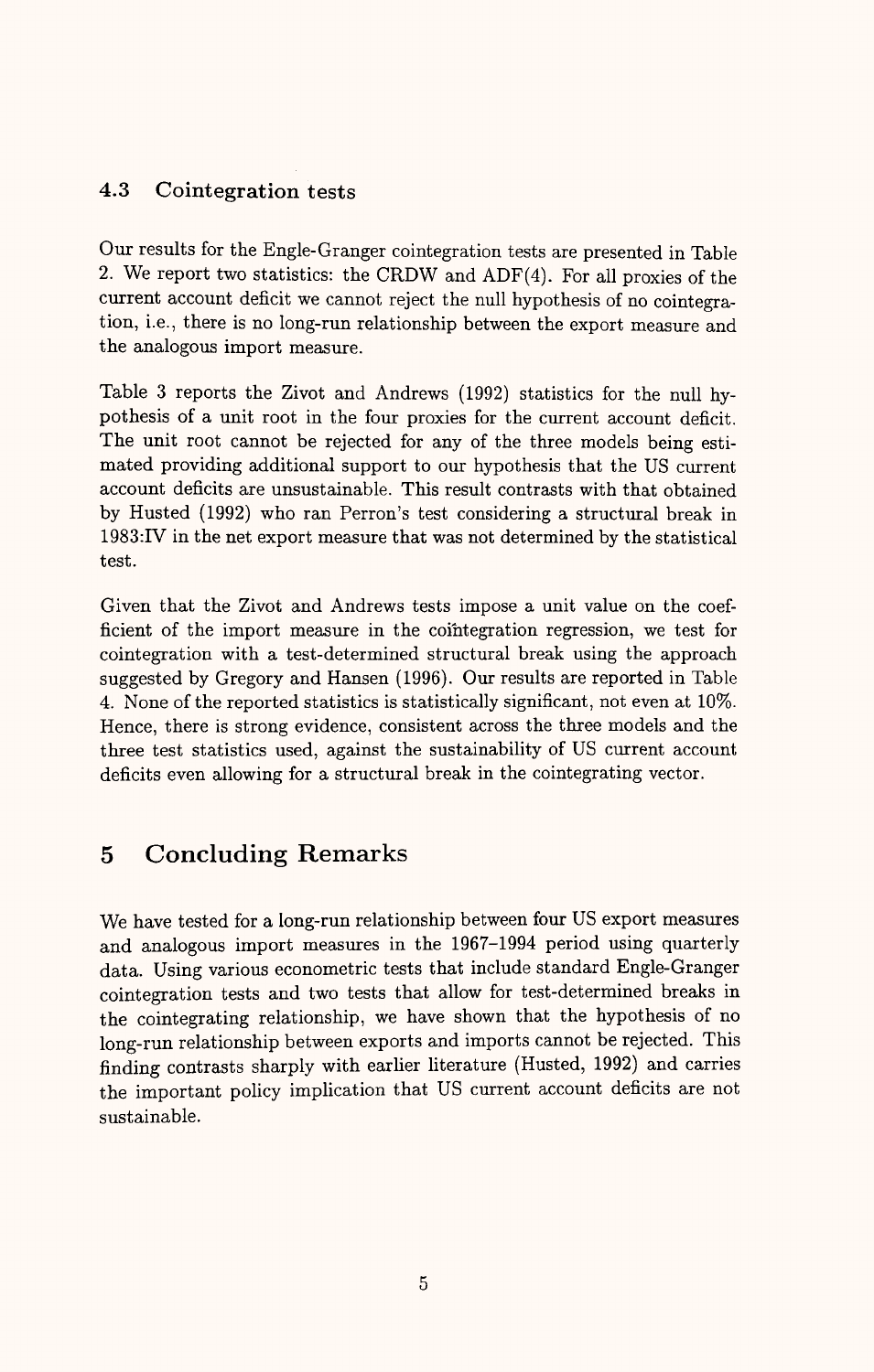|            | Levels      | Differences  |
|------------|-------------|--------------|
|            | $\tau_\tau$ | $\tau_\tau$  |
|            |             |              |
| ЕX         | $-0.27$     | $-9.70*$     |
| RX         | 0.12        | $-11.90*$    |
| YX         | $-1.87$     | $-9.76*$     |
| <i>RXY</i> | $-1.13$     | $-12.91*$    |
| ΜМ         | $-0.88$     | $-12.04^{*}$ |
| RM.        | $-0.26$     | $-11.24*$    |
| ΥM         | $-3.37$     | $-12.04*$    |
| <i>RMY</i> | $-1.27$     | $-13.12*$    |
| X M        | $-2.07$     | $-10.61*$    |
| RXM        | $-1.87$     | $-9.16*$     |
| XMY        | $-2.22$     | $-10.42*$    |
| RXMY       | $-1.90$     | $-9.36*$     |

## Table 1: PhiUips-Perron Unit Root Tests (ADF(4)) 1967.I-1994.IV

Note: The variables are defined in the appendix. Regressions are of the form (3) in the text. A  $*$  denotes statistical significance at 5%.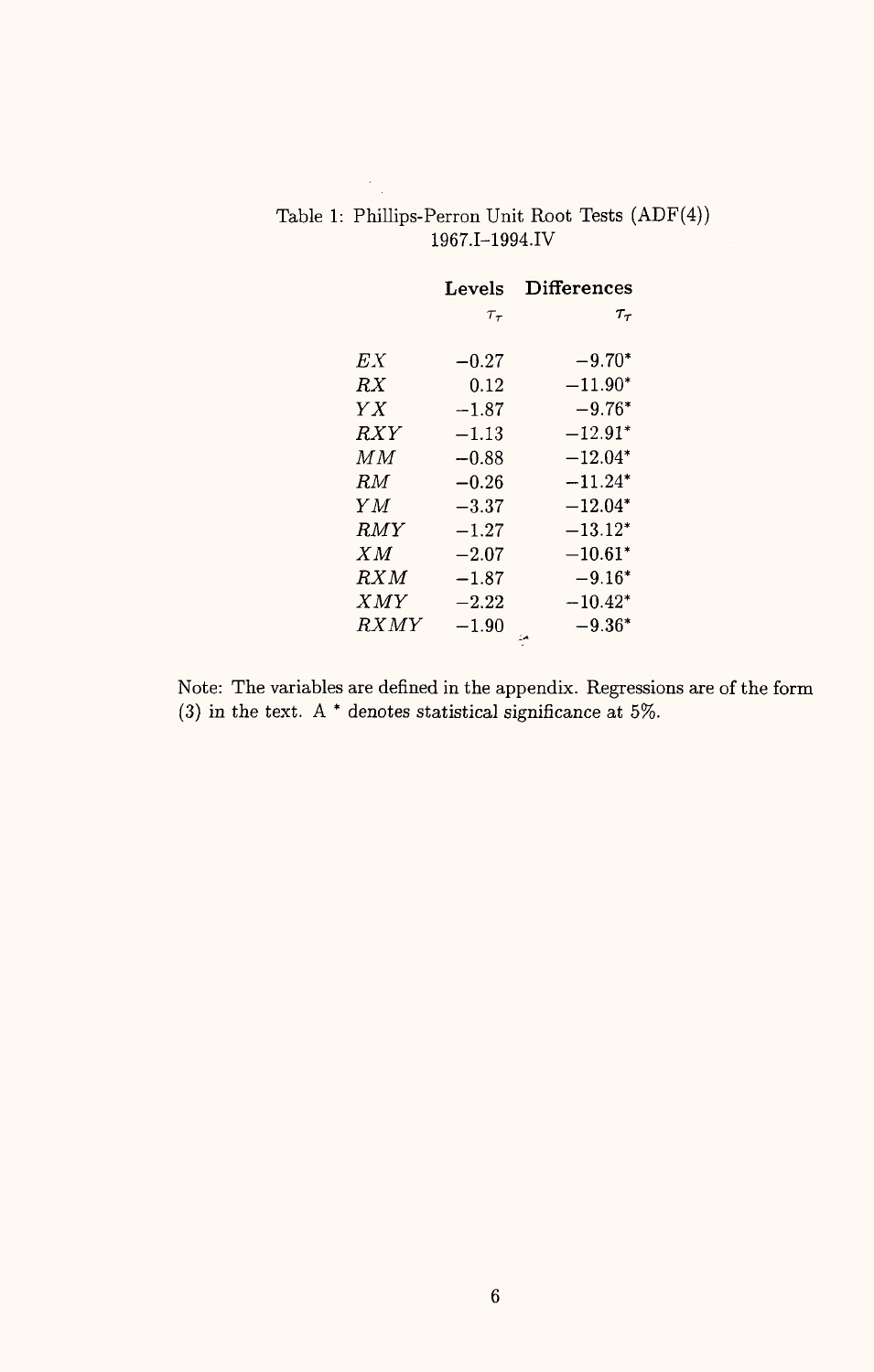| ${\rm Export}$<br>$\bf Measure$ | Constant | Import<br>Measure | $\mathbf{CRDW}$ | ADF(4)   |
|---------------------------------|----------|-------------------|-----------------|----------|
| EX                              | 19.23    | 0.82              | 0.136           | $-2.407$ |
| RX                              | 0.33     | 0.78              | 0.089           | $-2.643$ |
| Y X                             | 0.03     | 0.63              | 0.090           | $-2.608$ |
| $\mathbb{R} XY$                 | 0.00     | 0.68              | 0.070           | $-2.669$ |

Table 2: Engle-Granger Cointegration Tests 1967.I-1994.IV

Note: Export measures are defined in the appendix. The critical values for the CRDW and ADF(4) statistics for a sample of 100 observations are 0.38 and  $-3.17$ , respectively.

من ()<br>الم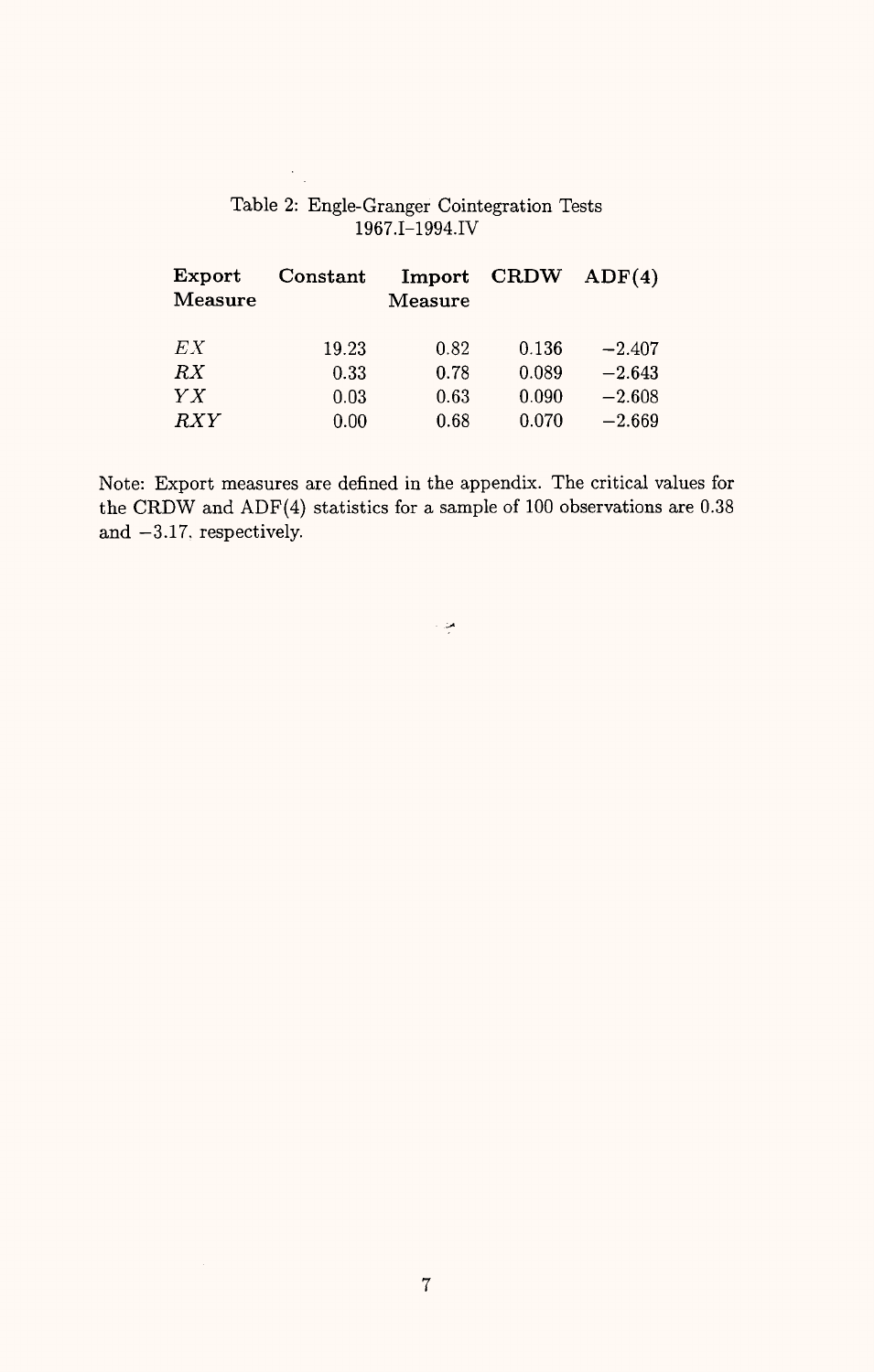Table 3: Zivot-Andrews unit root tests 1967.I-1994.IV

| 1907.1-1994.1V |         |           |         |
|----------------|---------|-----------|---------|
| Variable       | A       | в         | C       |
| X M            | $-3.22$ | $-2.37$   | $-3.27$ |
|                | (0.58)  | (0.29)    | (0.84)  |
| RXM            | $-3.75$ | $-2.77$   | $-3.73$ |
|                | (0.58)  | (0.43)    | (0.58)  |
| XMY            | $-3.42$ | $-2.34\,$ | $-3.84$ |
|                | (0.55)  | (0.67)    | (0.58)  |
| RXMY           | $-3.99$ | $-2.89$   | $-3.95$ |
|                | (0.58)  | (0.26)    | (0.58)  |

Note: The variables are defined in the appendix. A, B and C denotes model type and corresponds to the three models in Zivot and Andrews (1992). The regressions run are  $(1')-(3')$  in Zivot and Andrews (1992, p. 254). The critical values are  $-4.80$ ,  $-4.42$  and  $-5.08$  for models A, B and C respectively. The numbers in parentheses indicate the break points as a percentage of the sample size.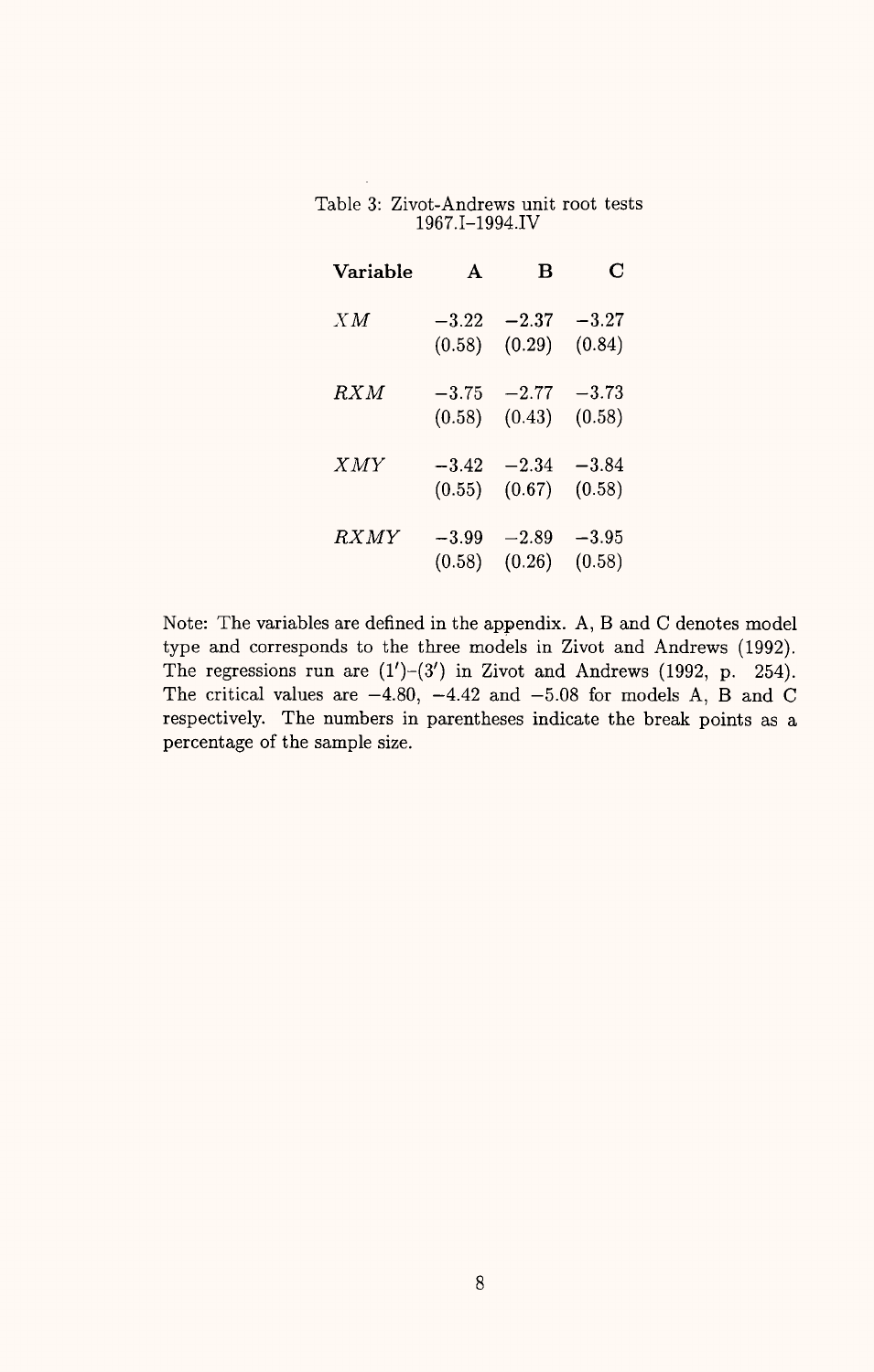# Table 4: Gregory-Hansen Cointegration Tests 1967.I-1994.IV

|             | $\mathrm{ADF}^*$ | $Z_t^*$ | $Z_\alpha^*$ |
|-------------|------------------|---------|--------------|
| $EX-MM$     |                  |         |              |
| Model $(2)$ | $-2.82$          | $-2.93$ | $-18.16$     |
|             | (0.83)           | (0.60)  | (0.60)       |
| Model $(3)$ | $-3.15$          | $-3.17$ | $-19.08$     |
|             | (0.81)           | (0.80)  | (0.80)       |
| Model (4)   | $-2.94$          | $-2.91$ | $-18.32$     |
|             | (0.88)           | (0.60)  | (0.60)       |
| $RX - RM$   |                  |         |              |
| Model(2)    | $-2.56$          | $-2.45$ | $-12.63$     |
|             | $(0.62) -$       | (0.62)  | (0.62)       |
| Model(3)    | $-2.79$          | $-2.88$ | $-17.65$     |
|             | (0.58)           | (0.80)  | (0.80)       |
| Model (4)   | $-2.62$          | $-2.63$ | $-13.92$     |
|             | (0.61)           | (0.60)  | (0.60)       |
| $YX - YM$   |                  |         |              |
| Model(2)    | $-2.81$          | $-2.93$ | $-16.16$     |
|             | (0.57)           | (0.57)  | (0.57)       |
| Model $(3)$ | $-3.31$          | $-3.46$ | $-21.46$     |
|             | (0.58)           | (0.57)  | (0.57)       |
| Model (4)   | $-2.66$          | $-2.72$ | $-13.98$     |
|             | (0.58)           | (0.60)  | (0.60)       |
| $RXY-RMY$   |                  |         |              |
| Model(2)    | $-2.44$          | $-2.39$ | $-9.90$      |
|             | (0.83)           | (0.80)  | (0.80)       |
| Model(3)    | $-2.72$          | $-3.20$ | $-20.24$     |
|             | (0.84)           | (0.80)  | (0.80)       |
| Model (4)   | $-2.48$          | $-2.44$ | $-10.20$     |
|             | (0.77)           | (0.77)  | (0.77)       |

(See note to this table overleaf.)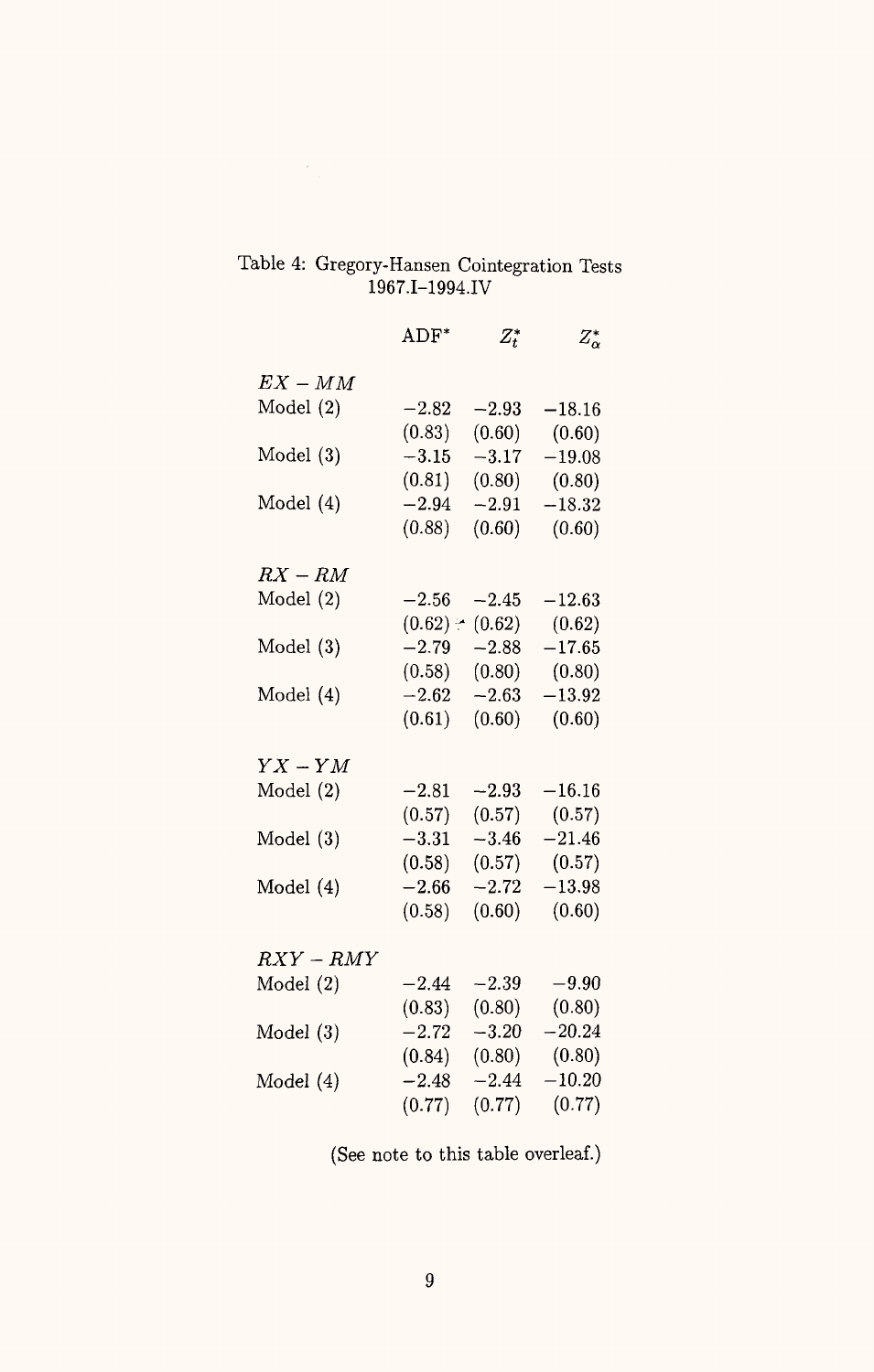Note to Table 4: Models (2), (3) and (4) are defined in Gregory and Hansen (1996). The numbers in parentheses indicate the break points as a percentage of the sample size. The asymptotic 5% critical values are (see Gregory and Hansen (1996), table 1):

|               | $ADF^*$ | $Z_{t}^*$ | $Z_{\alpha}^*$ |
|---------------|---------|-----------|----------------|
| Model $(2)$ : | $-4.61$ | $-4.61$   | $-40.48$       |
| Model $(3)$ : | $-4.99$ | $-4.99$   | $-47.96$       |
| Model $(4)$ : | $-4.95$ | $-4.95$   | $-47.04$       |

من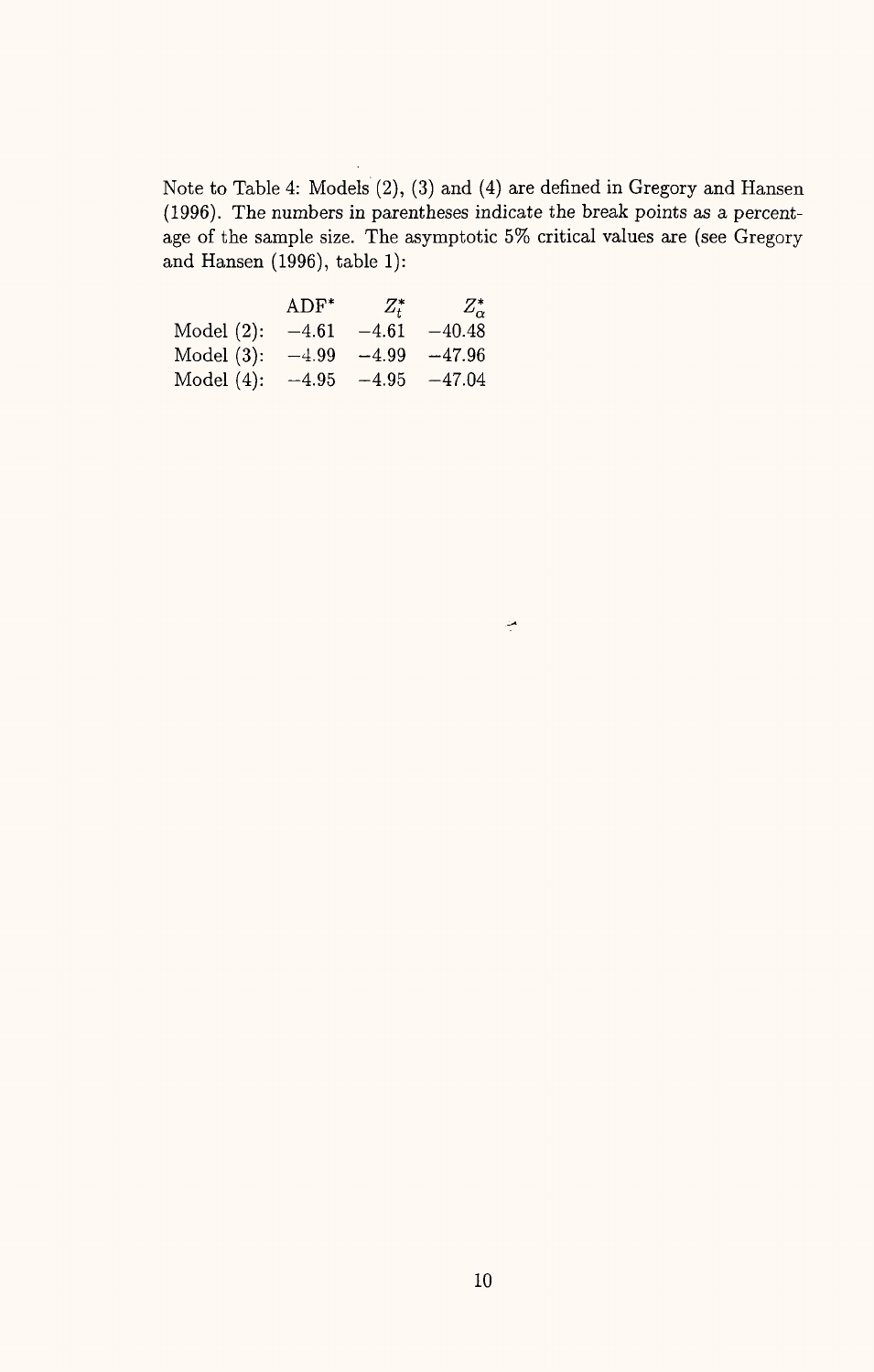## **Appendix**

 $EX =$  exports of goods and services

 $MM =$  imports of goods and services plus net interest income payments plus net transfer payments

 $RX =$  real exports  $= EX/PX$ , where  $PX =$  unit export price (1990 = 100)

 $RM$  =real imports =  $MM/PM$ , where  $PM$  = unit import price (1990 = 100)

 $YX =$  export/income ratio =  $EX/Y$ , where  $Y =$  nominal GNP

 $RXY =$  real exports/real income =  $RX/RY$ , where  $RY =$  real GNP (1990) prices)

*Y M =* import/income ratio = *MM/Y*

 $RMY = real$  imports/real income  $= RM/RY$ 

 $XM = EX - MM =$  current account surplus in nominal terms

 $RXM = RX - RM =$  current account surplus in real terms

 $XMY = (EX - MM)/Y$ 

 $RXMY = (RX - RM)/RY$